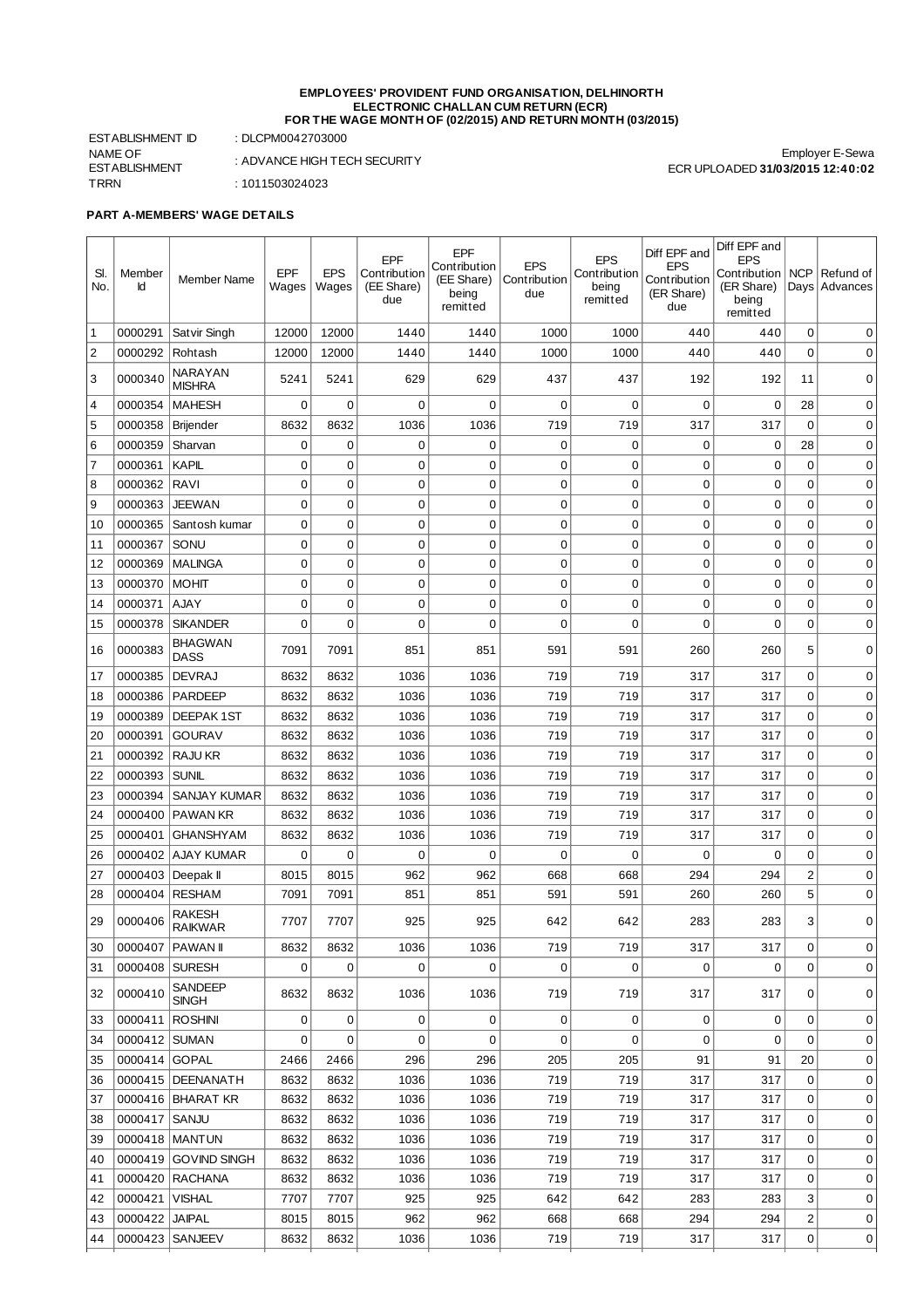| 45 |                     | 0000424 RAM KUMAR                  | 8632        | 8632     | 1036        | 1036     | 719         | 719         | 317         | 317         | 0              | 0           |
|----|---------------------|------------------------------------|-------------|----------|-------------|----------|-------------|-------------|-------------|-------------|----------------|-------------|
| 46 | 0000425             | NEELAM                             | $\mathbf 0$ | $\Omega$ | 0           | $\Omega$ | $\Omega$    | $\mathbf 0$ | $\Omega$    | $\mathbf 0$ | $\Omega$       | $\mathbf 0$ |
| 47 | 0000426             | <b>MAMTA</b>                       | 8632        | 8632     | 1036        | 1036     | 719         | 719         | 317         | 317         | 0              | 0           |
| 48 | 0000427             | <b>PUSHPA</b>                      | 8632        | 8632     | 1036        | 1036     | 719         | 719         | 317         | 317         | 0              | $\mathbf 0$ |
| 49 | 0000428             | <b>LEKHRAJ</b>                     | 0           | 0        | 0           | 0        | $\mathbf 0$ | 0           | 0           | $\mathbf 0$ | 0              | 0           |
| 50 | 0000429             | VICKY KUMAR<br><b>PANIKA</b>       | 0           | 0        | 0           | 0        | 0           | 0           | 0           | 0           | 28             | 0           |
| 51 | 0000430             | <b>KARUNA</b>                      | 8015        | 8015     | 962         | 962      | 668         | 668         | 294         | 294         | $\overline{c}$ | $\mathbf 0$ |
| 52 | 0000431             | RAVINDER                           | 8632        | 8632     | 1036        | 1036     | 719         | 719         | 317         | 317         | 0              | 0           |
| 53 | 0000432             | <b>JAI BHAGWAN</b>                 | 4008        | 4008     | 481         | 481      | 334         | 334         | 147         | 147         | 15             | 0           |
| 54 |                     | 0000433 KARAMBIR                   | 6782        | 6782     | 814         | 814      | 565         | 565         | 249         | 249         | 6              | 0           |
| 55 | 0000434             | NIT IN KR                          | 8632        | 8632     | 1036        | 1036     | 719         | 719         | 317         | 317         | 0              | 0           |
| 56 | 0000436             | KAVITA                             | 8015        | 8015     | 962         | 962      | 668         | 668         | 294         | 294         | $\overline{2}$ | 0           |
| 57 | 0000438             | <b>MILAN</b>                       | 8632        | 8632     | 1036        | 1036     | 719         | 719         | 317         | 317         | $\mathbf 0$    | 0           |
|    |                     | NARENDRA                           |             |          |             |          |             |             |             |             |                |             |
| 58 | 0000439             | <b>SINGH</b>                       | 6782        | 6782     | 814         | 814      | 565         | 565         | 249         | 249         | 6              | 0           |
| 59 | 0000441             | <b>SUNIL II</b>                    | $\mathbf 0$ | $\Omega$ | $\mathbf 0$ | 0        | $\mathbf 0$ | $\mathbf 0$ | $\mathbf 0$ | $\mathbf 0$ | 28             | $\mathbf 0$ |
| 60 | 0000443 ROHIT       |                                    | 8632        | 8632     | 1036        | 1036     | 719         | 719         | 317         | 317         | 0              | 0           |
| 61 | 0000444             | Arun Kumar                         | 7399        | 7399     | 888         | 888      | 616         | 616         | 272         | 272         | $\overline{4}$ | 0           |
| 62 | 0000445   Rajesh II |                                    | 8632        | 8632     | 1036        | 1036     | 719         | 719         | 317         | 317         | $\mathbf 0$    | 0           |
| 63 | 0000446             | Dharmender<br>Kumar Shukla         | 8015        | 8015     | 962         | 962      | 668         | 668         | 294         | 294         | $\overline{2}$ | 0           |
| 64 | 0000447             | Saiyad Gulam<br>Anwar              | 8015        | 8015     | 962         | 962      | 668         | 668         | 294         | 294         | 2              | 0           |
| 65 | 0000449             | SANTOSH<br><b>KUMAR</b>            | 10478       | 10478    | 1257        | 1257     | 873         | 873         | 384         | 384         | 0              | 0           |
| 66 | 0000450             | <b>SARVINDER</b>                   | 8632        | 8632     | 1036        | 1036     | 719         | 719         | 317         | 317         | 0              | 0           |
| 67 | 0000452             | NAYAB SINGH                        | 8632        | 8632     | 1036        | 1036     | 719         | 719         | 317         | 317         | $\mathbf 0$    | 0           |
| 68 | 0000453             | <b>RAJMANGAL</b>                   | 6166        | 6166     | 740         | 740      | 514         | 514         | 226         | 226         | 8              | 0           |
| 69 | 0000454             | <b>VINOD KUMAR</b>                 | 8632        | 8632     | 1036        | 1036     | 719         | 719         | 317         | 317         | $\mathbf 0$    | $\mathbf 0$ |
| 70 | 0000455             | <b>MD SAJJAD</b>                   | 8632        | 8632     | 1036        | 1036     | 719         | 719         | 317         | 317         | $\mathbf 0$    | 0           |
| 71 | 0000456             | <b>SUNIL</b>                       | 8632        | 8632     | 1036        | 1036     | 719         | 719         | 317         | 317         | $\mathbf 0$    | 0           |
| 72 | 0000457             | <b>KAILASH SINGH</b>               | 0           | 0        | 0           | 0        | $\mathbf 0$ | $\mathbf 0$ | 0           | 0           | 0              | 0           |
| 73 | 0000458             | NITAI MALO                         | 0           | 0        | 0           | 0        | $\mathbf 0$ | $\mathbf 0$ | $\mathbf 0$ | 0           | $\mathbf 0$    | 0           |
| 74 | 0000459             | <b>PRADEEP</b>                     | 0           | 0        | 0           | 0        | 0           | $\mathbf 0$ | 0           | 0           | 0              | 0           |
| 75 | 0000460             | KUMAR YADAV<br>AMIT RAGHAV         | 0           | 0        | 0           | 0        | 0           | $\mathbf 0$ | 0           | 0           | 0              | 0           |
| 76 | 0000461             | JIT ENDRA<br><b>KUMAR</b>          | 0           | 0        | 0           | 0        | 0           | 0           | 0           | 0           | 0              | 0           |
| 77 | 0000462             | <b>RAMJATAN</b>                    | 0           | 0        | 0           | 0        | 0           | 0           | 0           | 0           | $\Omega$       | 0           |
|    |                     | <b>PREM</b>                        |             |          |             |          |             |             |             |             |                |             |
| 78 |                     | 0000466   SHANKAR<br><b>SINGH</b>  | 0           | 0        | 0           | 0        | 0           | 0           | 0           | 0           | 0              | 0           |
| 79 | 0000467             | DUKHARAN<br><b>BARI</b>            | 6782        | 6782     | 814         | 814      | 565         | 565         | 249         | 249         | 6              | 0           |
| 80 | 0000470             | <b>RAGHAVENDRA</b><br><b>SINGH</b> | $\mathbf 0$ | 0        | 0           | 0        | 0           | $\Omega$    | 0           | 0           | 0              | 0           |
| 81 | 0000474             | <b>DEVESH</b><br><b>KUMAR</b>      | 0           | 0        | 0           | 0        | 0           | 0           | 0           | 0           | 0              | 0           |
| 82 | 0000475             | <b>PAWAN KUMAR</b>                 | 7091        | 7091     | 851         | 851      | 591         | 591         | 260         | 260         | 5              | 0           |
| 83 |                     | 0000476 SANJAY KUMAR               | 5241        | 5241     | 629         | 629      | 437         | 437         | 192         | 192         | 11             | 0           |
| 84 | 0000477             | SUDHIR                             | 0           | 0        | 0           | 0        | $\mathbf 0$ | 0           | 0           | 0           | 0              | 0           |
| 85 | 0000479   DEEPALI   |                                    | 8632        | 8632     | 1036        | 1036     | 719         | 719         | 317         | 317         | $\Omega$       | $\mathbf 0$ |
| 86 | 0000480             | <b>SHER KUMAR</b>                  | 0           | 0        | 0           | 0        | 0           | 0           | 0           | 0           | 0              | 0           |
| 87 | 0000481             | <b>DHARMENDER II</b>               | 0           | 0        | 0           | 0        | 0           | 0           | 0           | 0           | $\Omega$       | 0           |
| 88 |                     | 0000482   BADDI KUMAR              | 0           | 0        | 0           | 0        | 0           | 0           | 0           | 0           | 0              | 0           |
| 89 | 0000483   BHARAT    |                                    | 0           | 0        | 0           | 0        | $\mathbf 0$ | $\mathbf 0$ | 0           | 0           | 0              | 0           |
| 90 | 0000484             | IMRAN KHAN                         | 0           | 0        | 0           | 0        | 0           | $\Omega$    | 0           | 0           | 0              | 0           |
| 91 | 0000501             | Chain Singh                        | 12000       | 12000    | 1440        | 1440     | 1000        | 1000        | 440         | 440         | $\Omega$       | 0           |
| 92 | 0000503             | <b>NIMEY</b>                       | 0           | 0        | 0           | 0        | 0           | $\Omega$    | 0           | 0           | 0              | 0           |
| 93 | 0000505             | Mukesh Kumar                       | 8015        | 8015     | 962         | 962      | 668         | 668         | 294         | 294         | $\overline{2}$ | $\mathbf 0$ |
| 94 | 0000506             | <b>DAULAT</b><br><b>KUMAR</b>      | 0           | 0        | 0           | 0        | 0           | 0           | 0           | 0           | 0              | 0           |
| 95 | 0000507             | <b>SUMAN</b>                       | 0           | 0        | 0           | 0        | $\mathbf 0$ | 0           | 0           | 0           | 0              | 0           |
| 96 | 0000508             | <b>GOPAL KUMAR</b>                 | 0           | 0        | 0           | 0        | $\mathbf 0$ | 0           | $\mathbf 0$ | 0           | 0              | 0           |
| 97 | 0000510             | MONU                               | 0           | 0        | 0           | 0        | $\mathbf 0$ | 0           | 0           | 0           | $\mathbf 0$    | 0           |
|    |                     |                                    |             |          |             |          |             |             |             |             |                |             |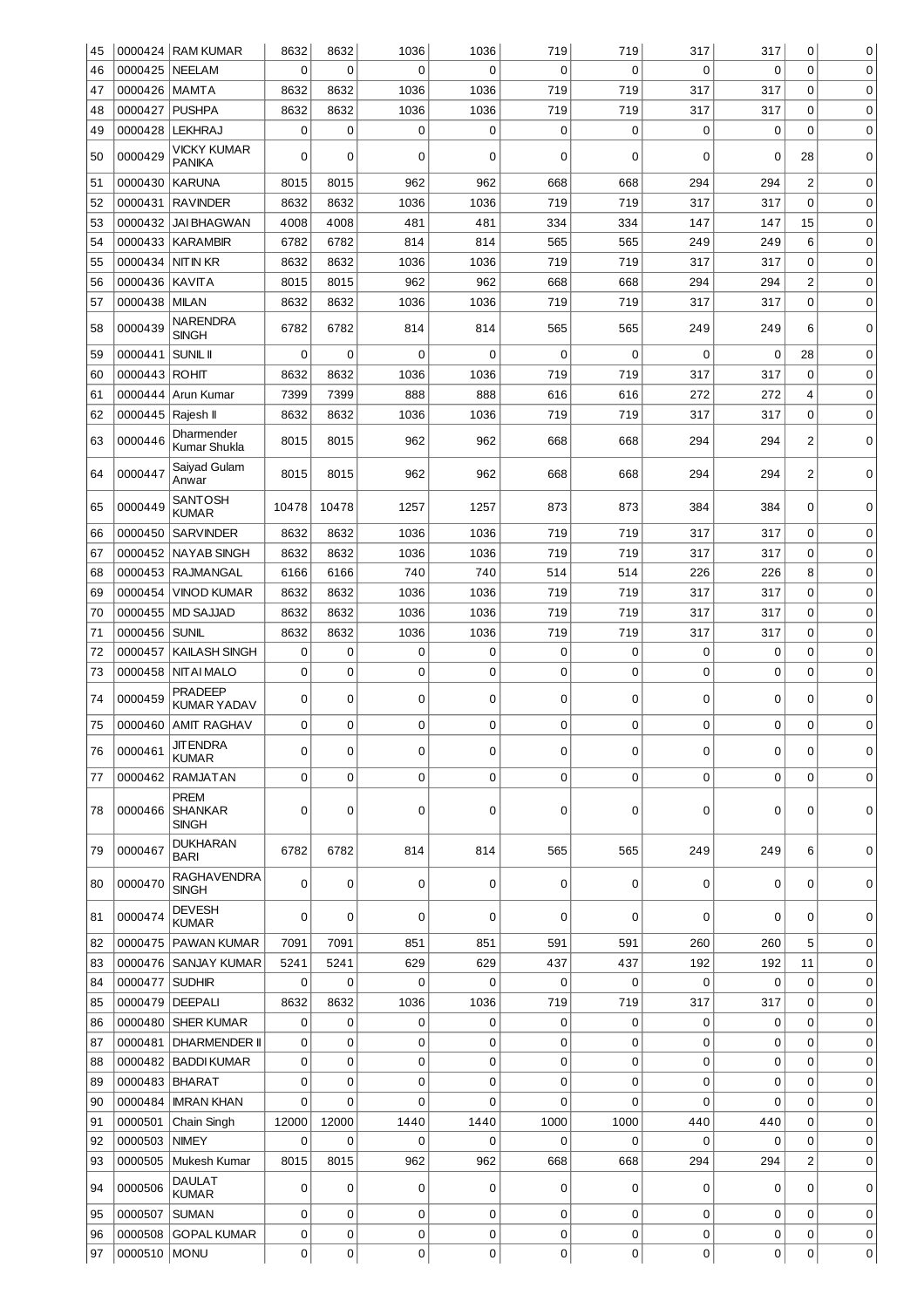| 98                        | 0000511           | <b>VIJAY PAL</b>                          | $\mathbf 0$ | $\mathbf 0$ | $\mathbf 0$ | $\mathbf 0$ | 0              | $\mathbf 0$ | $\mathbf 0$ | 0        | 0              | 0           |
|---------------------------|-------------------|-------------------------------------------|-------------|-------------|-------------|-------------|----------------|-------------|-------------|----------|----------------|-------------|
| 99                        | 0000513           | <b>SHARUKH</b>                            | $\Omega$    | $\Omega$    | $\Omega$    | 0           | 0              | 0           | $\Omega$    | $\Omega$ | 28             | $\mathbf 0$ |
| 100                       | 0000514           | <b>HIMANSHU</b><br><b>MANRAL</b>          | 7707        | 7707        | 925         | 925         | 642            | 642         | 283         | 283      | 3              | 0           |
| 101                       | 0000515           | <b>RANIDEVI</b>                           | 8632        | 8632        | 1036        | 1036        | 719            | 719         | 317         | 317      | 0              | 0           |
| 102                       | 0000516           | Lavakush                                  | $\mathbf 0$ | 0           | $\mathbf 0$ | $\mathbf 0$ | 0              | $\Omega$    | $\mathbf 0$ | 0        | 28             | $\mathbf 0$ |
| 103                       | 0000517           | <b>DHEERAJ</b>                            | 0           | 0           | 0           | 0           | 0              | 0           | $\mathbf 0$ | 0        | 0              | 0           |
| 104                       | 0000518           | <b>AMIT</b>                               | 0           | $\mathbf 0$ | $\mathbf 0$ | $\mathbf 0$ | $\overline{0}$ | $\mathbf 0$ | $\mathbf 0$ | $\Omega$ | $\Omega$       | 0           |
| 105                       | 0000519           | Kamal Kumar                               | 0           | 0           | $\mathbf 0$ | $\mathbf 0$ | 0              | 0           | $\mathbf 0$ | 0        | 28             | 0           |
| 106                       | 0000520           | <b>PREM</b><br><b>BAHADUR</b>             | 0           | 0           | $\mathbf 0$ | $\mathbf 0$ | 0              | 0           | $\mathbf 0$ | 0        | 0              | 0           |
| 107                       | 0000521           | JIT ENDAR<br><b>KUMAR</b>                 | $\Omega$    | $\Omega$    | $\Omega$    | 0           | 0              | $\Omega$    | $\mathbf 0$ | $\Omega$ | $\Omega$       | $\mathbf 0$ |
| 108                       | 0000522           | <b>BYAS YADAV</b>                         | 8632        | 8632        | 1036        | 1036        | 719            | 719         | 317         | 317      | 0              | 0           |
| 109                       | 0000523           | AJIMA KHATUN                              | 4316        | 4316        | 518         | 518         | 360            | 360         | 158         | 158      | 14             | 0           |
| 110                       | 0000524           | <b>MUKUL TIWARI</b>                       | 0           | 0           | 0           | 0           | 0              | $\Omega$    | $\mathbf 0$ | 0        | 0              | 0           |
| 111                       | 0000525           | SUDHA DEVI                                | 4316        | 4316        | 518         | 518         | 360            | 360         | 158         | 158      | 14             | $\mathbf 0$ |
| 112                       | 0000526           | <b>MANOJ</b>                              | 0           | 0           | 0           | 0           | 0              | 0           | $\mathbf 0$ | 0        | 0              | 0           |
| 113                       | 0000527           | <b>VIRENDAR</b><br><b>KUMAR</b>           | 0           | 0           | 0           | 0           | 0              | 0           | $\mathbf 0$ | 0        | 0              | 0           |
| 114                       | 0000528           | <b>CHANDRA</b><br><b>PRAKASH</b><br>YADAV | 0           | 0           | 0           | 0           | 0              | 0           | $\mathbf 0$ | 0        | 0              | 0           |
| 115                       | 0000529           | <b>SANDEEP</b>                            | 8632        | 8632        | 1036        | 1036        | 719            | 719         | 317         | 317      | $\Omega$       | $\mathbf 0$ |
|                           | 116   0000530     | TRUN KUMAR<br><b>MATHUR</b>               | 8632        | 8632        | 1036        | 1036        | 719            | 719         | 317         | 317      | 0              | 0           |
| 117                       | 0000531           | <b>NEHA</b>                               | 7091        | 7091        | 851         | 851         | 591            | 591         | 260         | 260      | 5              | $\mathbf 0$ |
|                           | 118 0000532       | VIJENDER<br><b>KUMAR</b>                  | 7707        | 7707        | 925         | 925         | 642            | 642         | 283         | 283      | 3              | 0           |
| 119                       | 0000533           | NAVEEN<br><b>KUMAR</b>                    | 8632        | 8632        | 1036        | 1036        | 719            | 719         | 317         | 317      | $\Omega$       | $\mathbf 0$ |
| 120                       | 0000534           | <b>NISHA</b>                              | 7091        | 7091        | 851         | 851         | 591            | 591         | 260         | 260      | 5              | 0           |
| 121                       | 0000535           | <b>NEERAJ KUMAR</b>                       | 1850        | 1850        | 222         | 222         | 154            | 154         | 68          | 68       | 22             | $\mathbf 0$ |
| 122                       | 0000536           | <b>SADHANA</b>                            | 7091        | 7091        | 851         | 851         | 591            | 591         | 260         | 260      | 5              | 0           |
| 123                       | 0000537           | <b>ANKIT</b>                              | 8632        | 8632        | 1036        | 1036        | 719            | 719         | 317         | 317      | $\Omega$       | 0           |
| 124                       | 0000538           | <b>PINKI</b>                              | 7091        | 7091        | 851         | 851         | 591            | 591         | 260         | 260      | 5              | 0           |
| 125                       | 0000539           | <b>RAGHUVIR</b><br><b>SHAH</b>            | 8170        | 8170        | 980         | 980         | 681            | 681         | 299         | 299      | 1              | 0           |
|                           | 126 0000540       | LAXMAN<br><b>KUMAR</b>                    | 7245        | 7245        | 869         | 869         | 604            | 604         | 265         | 265      | 4              | 0           |
| 127                       | 0000541           | <b>POONAM</b><br><b>MISHRA</b>            | 6166        | 6166        | 740         | 740         | 514            | 514         | 226         | 226      | 8              | 0           |
| 128                       |                   | 0000542   MANJU DEVI                      | 8632        | 8632        | 1036        | 1036        | 719            | 719         | 317         | 317      | 0              | 0           |
|                           | 129 0000543 SUMIT |                                           | 7399        | 7399        | 888         | 888         | 616            | 616         | 272         | 272      | $\overline{4}$ | 0           |
| GRAND TOTAL 618657 618657 |                   |                                           |             |             | 74248       | 74248       | 51541          | 51541       | 22707       | 22707    | 411            | 0           |

|                                      | $\mathsf{\mid}$ A/C 01 EE + Refund of Advance $\mathsf{\mid}$ A/C 01 ER $\mathsf{\mid}$ A/C 02 $\mathsf{\mid}$ A/C 10 $\mathsf{\mid}$ A/C 21 $\mathsf{\mid}$ A/C 22 $\mathsf{\mid}$ TOTAL $\mathsf{\mid}$ |       |            |       |              |
|--------------------------------------|-----------------------------------------------------------------------------------------------------------------------------------------------------------------------------------------------------------|-------|------------|-------|--------------|
| <b>ITOTAL DUES AS PER ECR</b>        | 74248                                                                                                                                                                                                     | 22707 | 5259 51541 | 30931 | 200   157048 |
| <b>TOTAL AMOUNT BEING REMITTED I</b> | 74248                                                                                                                                                                                                     | 22707 | 5259 51541 | 3093  | 200   157048 |

# **PART B-NEW MEMBERS' DETAILS**

 $\mathbf{I}$ 

 $- -$ Nil  $-$ 

## **PART C-EXITING MEMBERS' DETAILS**

|                | SI. No.   Member Id | Member Name    |                  | Date of Exit from EPF Date of Exit from EPS Reason for leaving |           |
|----------------|---------------------|----------------|------------------|----------------------------------------------------------------|-----------|
|                | 0000361             | KAPIL          | $01 - 02 - 2015$ | 01-02-2015                                                     | Cessation |
| 2              | 0000362             | RAVI           | $01 - 02 - 2015$ | 01-02-2015                                                     | Cessation |
| 3              | 0000363             | <b>JEEWAN</b>  | 01-02-2015       | 01-02-2015                                                     | Cessation |
| $\overline{4}$ | 0000365             | Santosh kumar  | $01 - 02 - 2015$ | 01-02-2015                                                     | Cessation |
| 5              | 0000367             | SONU           | $01 - 02 - 2015$ | 01-02-2015                                                     | Cessation |
| 6              | 0000369             | <b>MALINGA</b> | 01-02-2015       | 01-02-2015                                                     | Cessation |
| 17             | 0000370             | <b>MOHIT</b>   | $01 - 02 - 2015$ | $01 - 02 - 2015$                                               | Cessation |